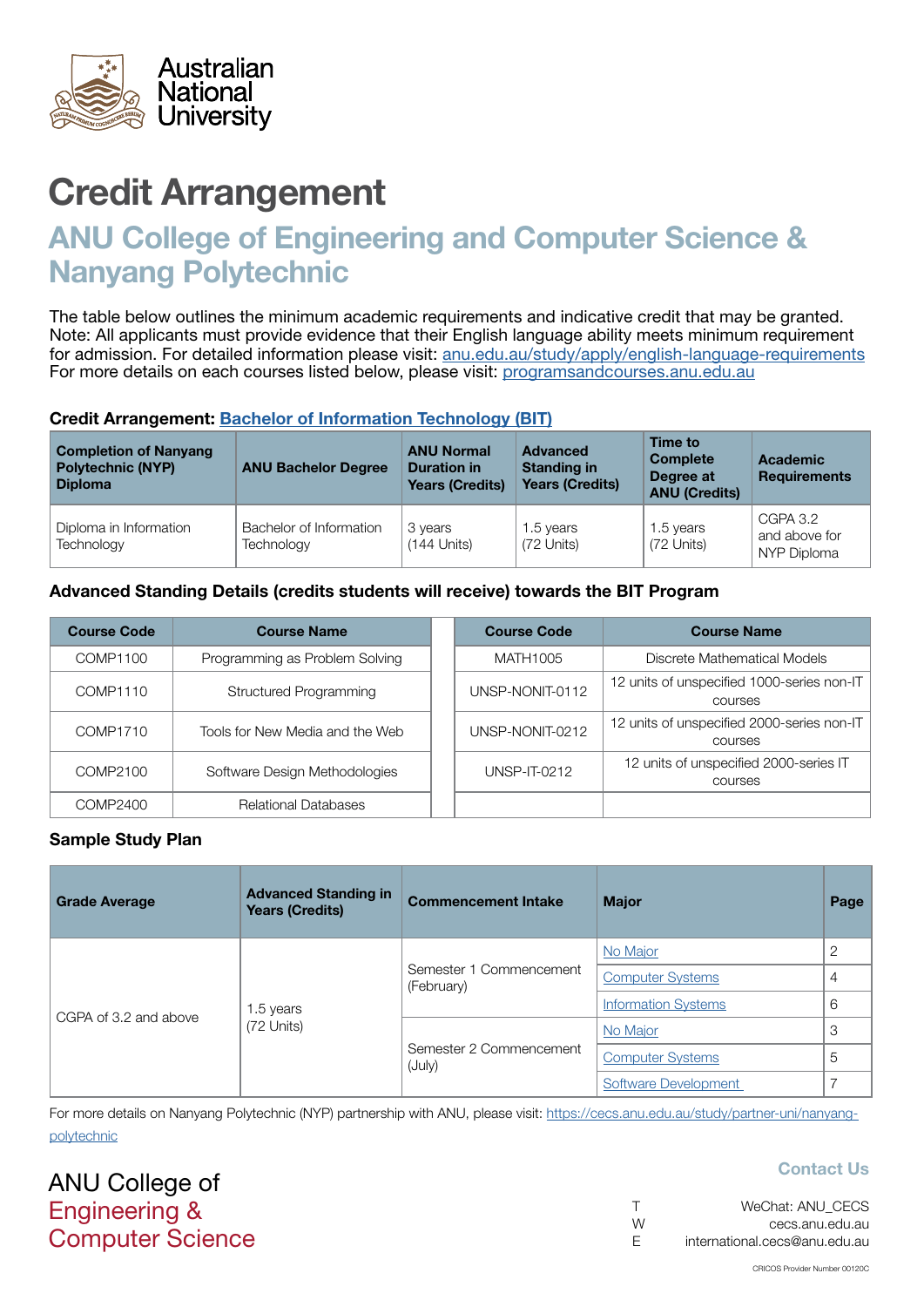<span id="page-1-0"></span>

## ANU College of Engineering and Computer Science & Nanyang Polytechnic

The table below outlines the minimum academic requirements and indicative credit that may be granted. Note: All applicants must provide evidence that their English language ability meets minimum requirement for admission. For detailed information please visit: [anu.edu.au/study/apply/english-language-requirements](http://anu.edu.au/study/apply/english-language-requirements)

#### Credit Arrangement: [Bachelor of](http://programsandcourses.anu.edu.au/program/BIT) Information Technology (BIT)

| <b>Completion of Nanyang</b><br><b>Polytechnic (NYP)</b><br><b>Diploma</b> | <b>ANU Bachelor Degree</b>            | <b>ANU Normal</b><br><b>Duration in</b><br><b>Years (Credits)</b> | <b>Advanced</b><br><b>Standing in</b><br><b>Years (Credits)</b> | Time to<br><b>Complete</b><br>Degree at ANU<br>(Credits) | <b>Academic</b><br><b>Requirements</b>   |
|----------------------------------------------------------------------------|---------------------------------------|-------------------------------------------------------------------|-----------------------------------------------------------------|----------------------------------------------------------|------------------------------------------|
| Diploma in Information<br>Technology                                       | Bachelor of Information<br>Technology | 3 years<br>$(144$ Units)                                          | 1.5 years<br>(72 Units)                                         | 1.5 years<br>(72 Units)                                  | CGPA 3.2<br>and above for<br>NYP Diploma |

### Sample Study Plan: Semester 1 Commencement (February)

#### No major

Students study four courses per semester at ANU. For more details on each courses listed below, please visit: [programsandcourses.anu.edu.au](http://programsandcourses.anu.edu.au/program/BIT)

|                                       | <b>ANU Semester 1 (February)</b>                                                                                                                                                               | <b>ANU Semester 2 (July)</b>                                                                                              |
|---------------------------------------|------------------------------------------------------------------------------------------------------------------------------------------------------------------------------------------------|---------------------------------------------------------------------------------------------------------------------------|
| Year 1 at ANU<br>$(48 \text{ units})$ | COMP2300 Computer Organisation and Program<br>Execution<br>COMP2420 Introduction to Data Management,<br>٠<br>Analysis and Security<br>2000/3000/4000-series IT (6 units)<br>Elective (6 units) | COMP1600 Foundations of Computing<br>3000/4000-series IT (6 units)<br>3000/4000-series IT (6 units)<br>Elective (6 units) |
| Year 2 at ANU<br>$(24 \text{ units})$ | 3000/4000-series IT (6 units)<br>3000/4000-series IT (6 units)<br>Elective (6 units)<br>٠<br>Elective (6 units)                                                                                |                                                                                                                           |

NOTE: It is a student's responsibility to ensure the above is correct and satisfies the degree requirements of the program. This is a guide only and is provided to assist students with their enrolment planning. (Last Updated: March 2018)

For more details on Nanyang Polytechnic (NYP) partnership with ANU, please visit: https://cecs.anu.edu.au/study/partner-uni/nanyangpolytechnic

| $\top$ | WeChat: ANU CECS              |
|--------|-------------------------------|
| W      | cecs.anu.edu.au               |
| -F     | international.cecs@anu.edu.au |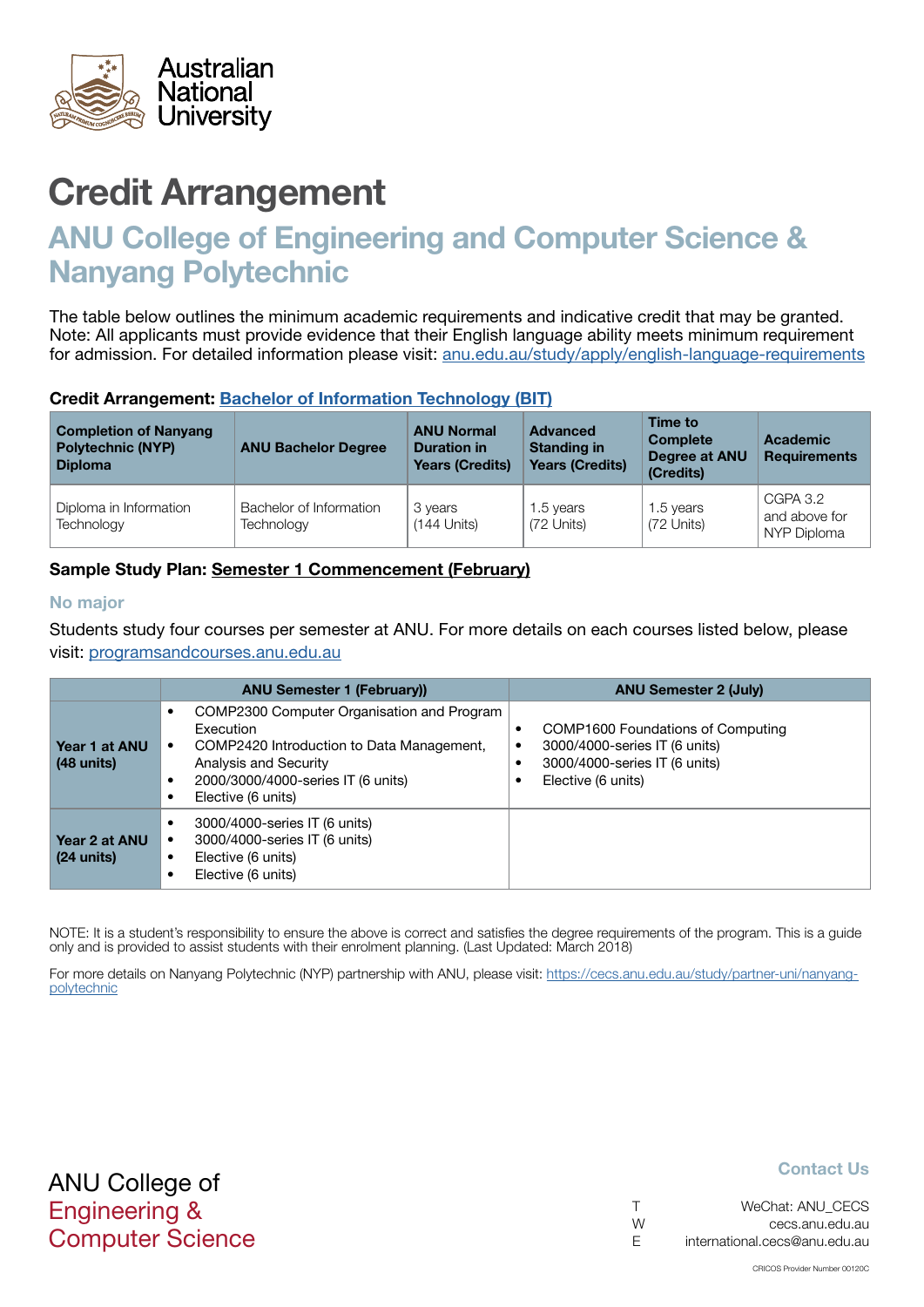<span id="page-2-0"></span>

# ANU College of Engineering and Computer Science & Nanyang Polytechnic

The table below outlines the minimum academic requirements and indicative credit that may be granted. Note: All applicants must provide evidence that their English language ability meets minimum requirement for admission. For detailed information please visit: [anu.edu.au/study/apply/english-language-requirements](http://anu.edu.au/study/apply/english-language-requirements)

#### Credit Arrangement: [Bachelor of](http://programsandcourses.anu.edu.au/program/BIT) Information Technology (BIT)

| <b>Completion of Nanyang</b><br><b>Polytechnic (NYP)</b><br><b>Diploma</b> | <b>ANU Bachelor Degree</b>            | <b>ANU Normal</b><br><b>Duration in Years</b><br>(Credits) | Advanced<br><b>Standing in</b><br><b>Years (Credits)</b> | Time to<br><b>Complete</b><br>Degree at ANU<br>(Credits) | <b>Academic</b><br><b>Requirements</b>   |
|----------------------------------------------------------------------------|---------------------------------------|------------------------------------------------------------|----------------------------------------------------------|----------------------------------------------------------|------------------------------------------|
| Diploma in Information<br>Technology                                       | Bachelor of Information<br>Technology | 3 years<br>$(144$ Units)                                   | 1.5 years<br>(72 Units)                                  | 1.5 years<br>(72 Units)                                  | CGPA 3.2<br>and above for<br>NYP Diploma |

## Sample Study Plan: Semester 2 Commencement (July)

#### No major

Students study four courses per semester at ANU. For more details on each courses listed below, please visit: [programsandcourses.anu.edu.au](http://programsandcourses.anu.edu.au/program/BIT)

|                                       | <b>ANU Semester 1 (February))</b>                                                                                                                                                                                           | <b>ANU Semester 2 (July)</b>                                                                                                        |
|---------------------------------------|-----------------------------------------------------------------------------------------------------------------------------------------------------------------------------------------------------------------------------|-------------------------------------------------------------------------------------------------------------------------------------|
| Year 1 at ANU<br>$(24 \text{ units})$ |                                                                                                                                                                                                                             | COMP1600 Foundations of Computing<br>٠<br>2000/3000/4000-series IT (6 units)<br>3000/4000-series IT (6 units)<br>Elective (6 units) |
| Year 2 at ANU<br>$(48 \text{ units})$ | COMP2300 Computer Organisation and Program<br>$\bullet$<br>Execution<br>COMP2420 Introduction to Data Management,<br>$\bullet$<br>Analysis and Security<br>3000/4000-series IT (6 units)<br>$\bullet$<br>Elective (6 units) | 3000/4000-series IT (6 units)<br>3000/4000-series IT (6 units)<br>Elective (6 units)<br>Major (6 units) [2]                         |

NOTE: It is a student's responsibility to ensure the above is correct and satisfies the degree requirements of the program. This is a guide only and is provided to assist students with their enrolment planning. (Last Updated: March 2018)

For more details on Nanyang Polytechnic (NYP) partnership with ANU, please visit: https://cecs.anu.edu.au/study/partner-uni/nanyangpolytechnic

| $\top$ | WeChat: ANU CECS              |
|--------|-------------------------------|
| W      | cecs.anu.edu.au               |
| - F    | international.cecs@anu.edu.au |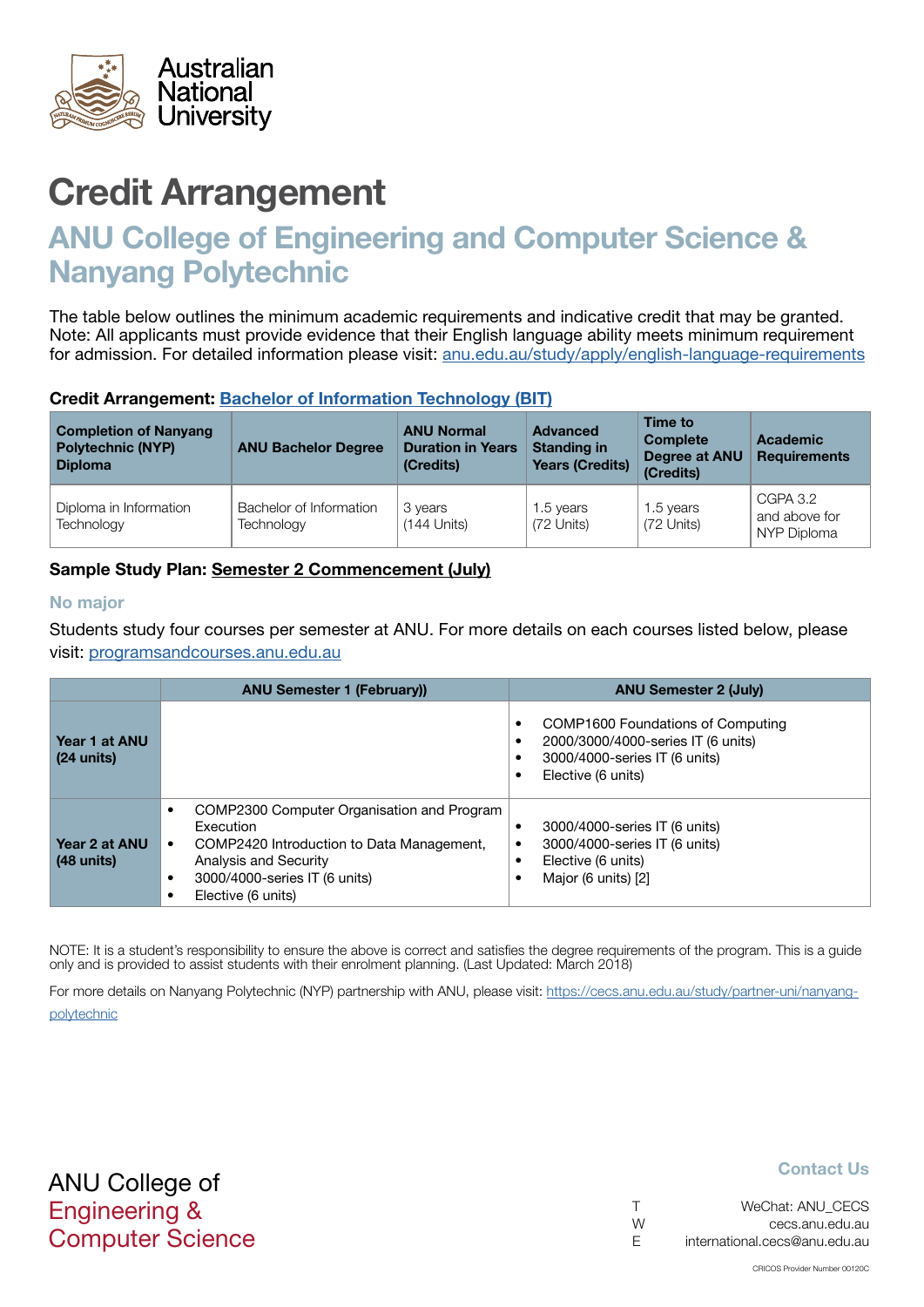<span id="page-3-0"></span>

# ANU College of Engineering and Computer Science & Nanyang Polytechnic

The table below outlines the minimum academic requirements and indicative credit that may be granted. Note: All applicants must provide evidence that their English language ability meets minimum requirement for admission. For detailed information please visit: [anu.edu.au/study/apply/english-language-requirements](http://anu.edu.au/study/apply/english-language-requirements)

#### Credit Arrangement: [Bachelor of](http://programsandcourses.anu.edu.au/program/BIT) Information Technology (BIT)

| <b>Completion of Nanyang</b><br><b>Polytechnic (NYP)</b><br><b>Diploma</b> | <b>ANU Bachelor Degree</b>            | <b>ANU Normal</b><br><b>Duration in</b><br><b>Years (Credits)</b> | <b>Advanced</b><br><b>Standing in</b><br><b>Years (Credits)</b> | Time to<br><b>Complete</b><br>Degree at ANU<br>(Credits) | <b>Academic</b><br><b>Requirements</b>   |
|----------------------------------------------------------------------------|---------------------------------------|-------------------------------------------------------------------|-----------------------------------------------------------------|----------------------------------------------------------|------------------------------------------|
| Diploma in Information<br>Technology                                       | Bachelor of Information<br>Technology | 3 years<br>$(144$ Units)                                          | 1.5 years<br>(72 Units)                                         | 1.5 years<br>(72 Units)                                  | CGPA 3.2<br>and above for<br>NYP Diploma |

### Sample Study Plan: Semester 1 Commencement (February)

#### Computer Systems Major

Students study four courses per semester at ANU. For more details on each courses listed below, please visit: [programsandcourses.anu.edu.au](http://programsandcourses.anu.edu.au/program/BIT)

|                               | <b>ANU Semester 1 (February))</b>                                                                                                                                                        | <b>ANU Semester 2 (July)</b>                                                                                                                                              |
|-------------------------------|------------------------------------------------------------------------------------------------------------------------------------------------------------------------------------------|---------------------------------------------------------------------------------------------------------------------------------------------------------------------------|
| Year 1 at ANU<br>$(48$ units) | COMP2300 Computer Organisation and Program<br>Execution<br>COMP2420 Introduction to Data Management,<br>Analysis and Security<br><b>COMP3310 Computer Networks</b><br>Elective (6 units) | COMP1600 Foundations of Computing<br>COMP2310 Systems, Networks and Concurrency<br>٠<br>ENGN3213 Digital Systems and Microprocessors<br>3000/4000-series IT (6 units) [1] |
| Year 2 at ANU<br>$(24$ units) | 3000/4000-series IT (6 units) [1]<br>3000/4000-series IT (6 units) [2]<br>Major (6 units) [2]<br>Major (6 units) [2]                                                                     |                                                                                                                                                                           |

[1] One of these must be COMP3300, which is only offered in even years. The other must be from the second list in the major.

[2] Must be from the second list in the major.

NOTE: It is a student's responsibility to ensure the above is correct and satisfies the degree requirements of the program. This is a guide only and is provided to assist students with their enrolment planning. (Last Updated: March 2018)

For more details on Nanyang Polytechnic (NYP) partnership with ANU, please visit: https://cecs.anu.edu.au/study/partner-uni/nanyangpolytechnic

ANU College of Engineering & Computer Science

|   | WeChat: ANU CECS              |
|---|-------------------------------|
| W | cecs.anu.edu.au               |
| E | international.cecs@anu.edu.au |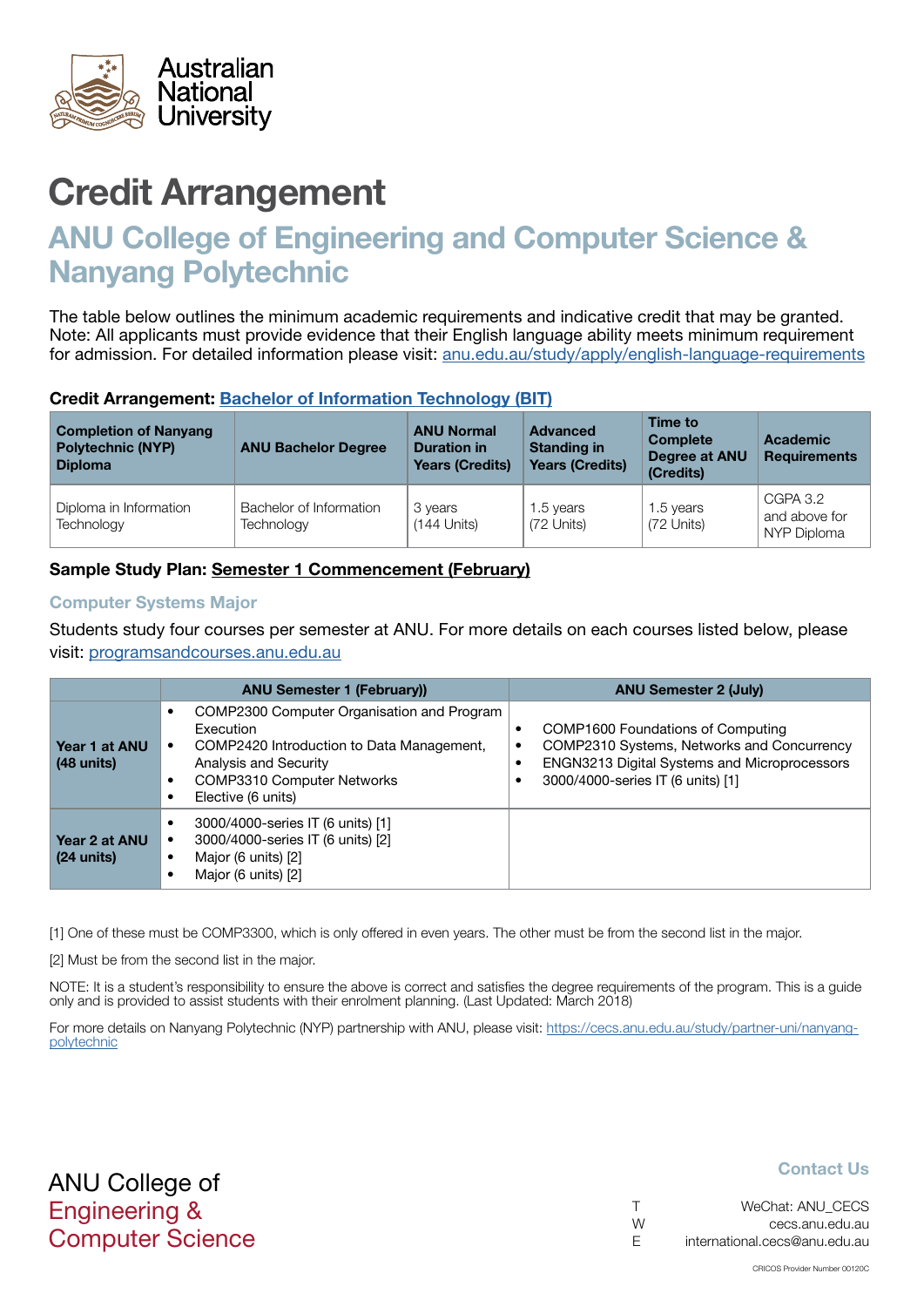<span id="page-4-0"></span>

# ANU College of Engineering and Computer Science & Nanyang Polytechnic

The table below outlines the minimum academic requirements and indicative credit that may be granted. Note: All applicants must provide evidence that their English language ability meets minimum requirement for admission. For detailed information please visit: [anu.edu.au/study/apply/english-language-requirements](http://anu.edu.au/study/apply/english-language-requirements)

#### Credit Arrangement: [Bachelor of](http://programsandcourses.anu.edu.au/program/BIT) Information Technology (BIT)

| <b>Completion of Nanyang</b><br><b>Polytechnic (NYP)</b><br><b>Diploma</b> | <b>ANU Bachelor Degree</b>            | <b>ANU Normal</b><br><b>Duration in Years</b><br>(Credits) | <b>Advanced</b><br><b>Standing in</b><br><b>Years (Credits)</b> | Time to<br><b>Complete</b><br>Degree at ANU<br>(Credits) | <b>Academic</b><br><b>Requirements</b>   |
|----------------------------------------------------------------------------|---------------------------------------|------------------------------------------------------------|-----------------------------------------------------------------|----------------------------------------------------------|------------------------------------------|
| Diploma in Information<br>Technology                                       | Bachelor of Information<br>Technology | 3 years<br>$(144$ Units)                                   | 1.5 years<br>(72 Units)                                         | 1.5 years<br>(72 Units)                                  | CGPA 3.2<br>and above for<br>NYP Diploma |

## Sample Study Plan: Semester 2 Commencement (July)

#### Computer Systems Major

Students study four courses per semester at ANU. For more details on each courses listed below, please visit: [programsandcourses.anu.edu.au](http://programsandcourses.anu.edu.au/program/BIT)

|                                       | <b>ANU Semester 1 (February))</b>                                                                                                                                                                          | <b>ANU Semester 2 (July)</b>                                                                                                                                                   |
|---------------------------------------|------------------------------------------------------------------------------------------------------------------------------------------------------------------------------------------------------------|--------------------------------------------------------------------------------------------------------------------------------------------------------------------------------|
| Year 1 at ANU<br>$(24 \text{ units})$ |                                                                                                                                                                                                            | COMP1600 Foundations of Computing<br>٠<br>COMP2310 Systems, Networks and Concurrency<br>٠<br>ENGN3213 Digital Systems and Microprocessors<br>3000/4000-series IT (6 units) [1] |
| Year 2 at ANU<br>$(48$ units)         | COMP2300 Computer Organisation and Program<br>Execution<br>COMP2420 Introduction to Data Management,<br>٠<br>Analysis and Security<br><b>COMP3310 Computer Networks</b><br>$\bullet$<br>Elective (6 units) | 3000/4000-series IT (6 units) [1]<br>3000/4000-series IT (6 units) [2]<br>Major (6 units) [2]<br>Major (6 units) [2]                                                           |

[1] One of these must be COMP3300, which is only offered in even years. The other must be from the second list in the major.

[2] Must be from the second list in the major.

NOTE: It is a student's responsibility to ensure the above is correct and satisfies the degree requirements of the program. This is a guide only and is provided to assist students with their enrolment planning. (Last Updated: March 2018)

For more details on Nanyang Polytechnic (NYP) partnership with ANU, please visit: https://cecs.anu.edu.au/study/partner-uni/nanyangpolytechnic

ANU College of Engineering & Computer Science

| $\top$ | WeChat: ANU CECS              |
|--------|-------------------------------|
| W      | cecs.anu.edu.au               |
| E      | international.cecs@anu.edu.au |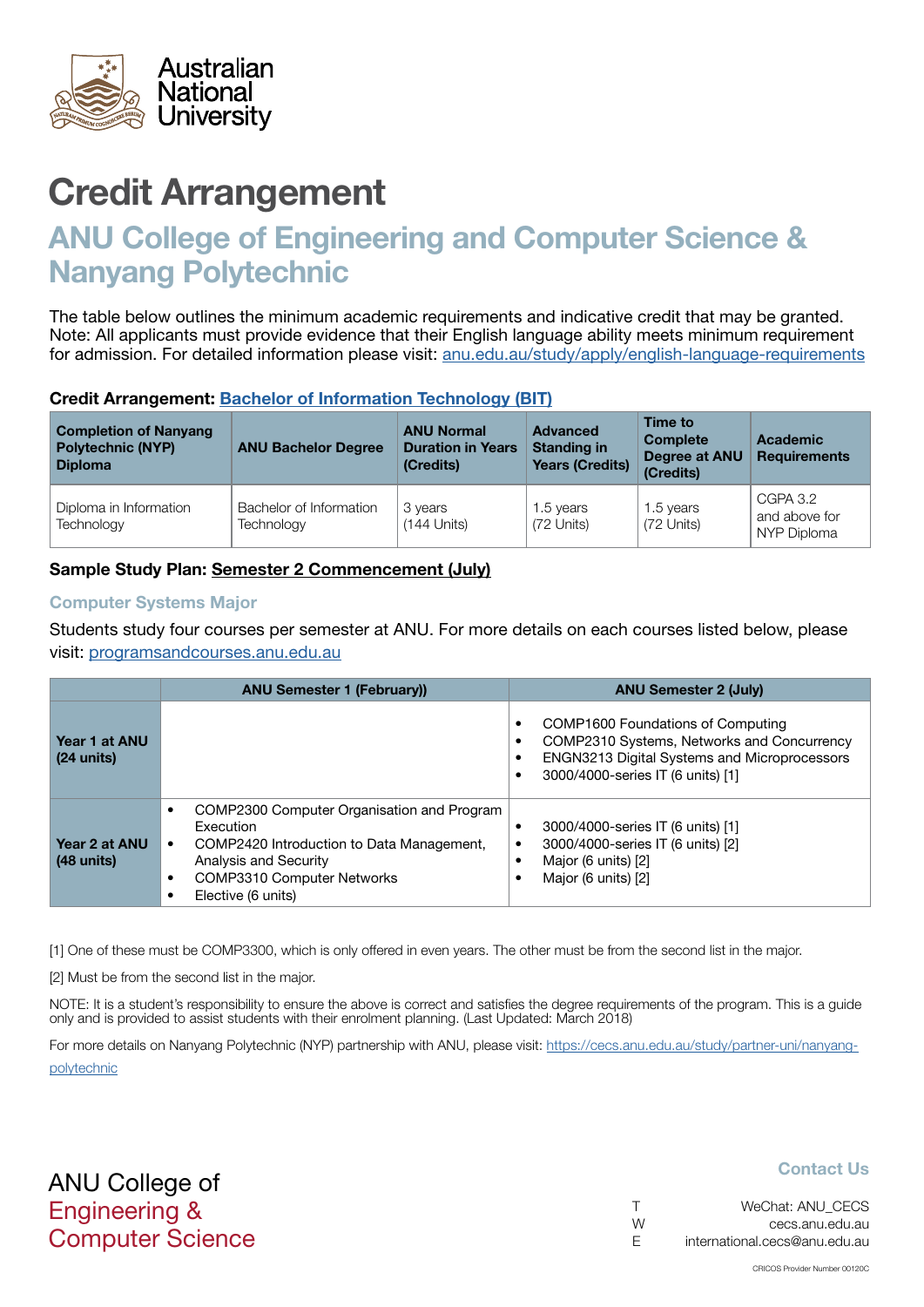<span id="page-5-0"></span>

# ANU College of Engineering and Computer Science & Nanyang Polytechnic

The table below outlines the minimum academic requirements and indicative credit that may be granted. Note: All applicants must provide evidence that their English language ability meets minimum requirement for admission. For detailed information please visit: [anu.edu.au/study/apply/english-language-requirements](http://anu.edu.au/study/apply/english-language-requirements)

#### Credit Arrangement: [Bachelor of](http://programsandcourses.anu.edu.au/program/BIT) Information Technology (BIT)

| <b>Completion of Nanyang</b><br><b>Polytechnic (NYP)</b><br><b>Diploma</b> | <b>ANU Bachelor Degree</b>            | <b>ANU Normal</b><br><b>Duration in</b><br><b>Years (Credits)</b> | <b>Advanced</b><br><b>Standing in</b><br><b>Years (Credits)</b> | Time to<br><b>Complete</b><br>Degree at ANU<br>(Credits) | <b>Academic</b><br><b>Requirements</b>   |
|----------------------------------------------------------------------------|---------------------------------------|-------------------------------------------------------------------|-----------------------------------------------------------------|----------------------------------------------------------|------------------------------------------|
| Diploma in Information<br>Technology                                       | Bachelor of Information<br>Technology | 3 years<br>$(144$ Units)                                          | 1.5 years<br>(72 Units)                                         | 1.5 years<br>(72 Units)                                  | CGPA 3.2<br>and above for<br>NYP Diploma |

### Sample Study Plan: Semester 1 Commencement (February)

#### Information Systems Major

Students study four courses per semester at ANU. For more details on each courses listed below, please visit: [programsandcourses.anu.edu.au](http://programsandcourses.anu.edu.au/program/BIT)

|                               | <b>ANU Semester 1 (February))</b>                                                                                                                                                                                             | <b>ANU Semester 2 (July)</b>                                                                                                                                      |
|-------------------------------|-------------------------------------------------------------------------------------------------------------------------------------------------------------------------------------------------------------------------------|-------------------------------------------------------------------------------------------------------------------------------------------------------------------|
| Year 1 at ANU<br>$(48$ units) | COMP2300 Computer Organisation and Program<br>Execution<br>COMP2420 Introduction to Data Management,<br>Analysis and Security<br><b>INFS1001 Business Information Systems</b><br><b>INFS2024 Information Systems Analysis</b> | COMP1600 Foundations of Computing<br>COMP2120 Software Engineering<br>INFS3059 Project Management and Information<br>Systems<br>3000/4000-series IT (6 units) [1] |
| Year 2 at ANU<br>$(24$ units) | COMP2410 Networked Information Systems<br>$\bullet$<br><b>INFS3024 Information Systems Management</b><br>3000/4000-series IT (6 units) [1]<br>Elective (6 units)                                                              |                                                                                                                                                                   |

[1] One of these must be from the second list in the major.

NOTE: It is a student's responsibility to ensure the above is correct and satisfies the degree requirements of the program. This is a guide only and is provided to assist students with their enrolment planning. (Last Updated: March 2018)

For more details on Nanyang Polytechnic (NYP) partnership with ANU, please visit: https://cecs.anu.edu.au/study/partner-uni/nanyangpolytechnic

| $\top$ | WeChat: ANU CECS              |
|--------|-------------------------------|
| W      | cecs.anu.edu.au               |
| - F    | international.cecs@anu.edu.au |